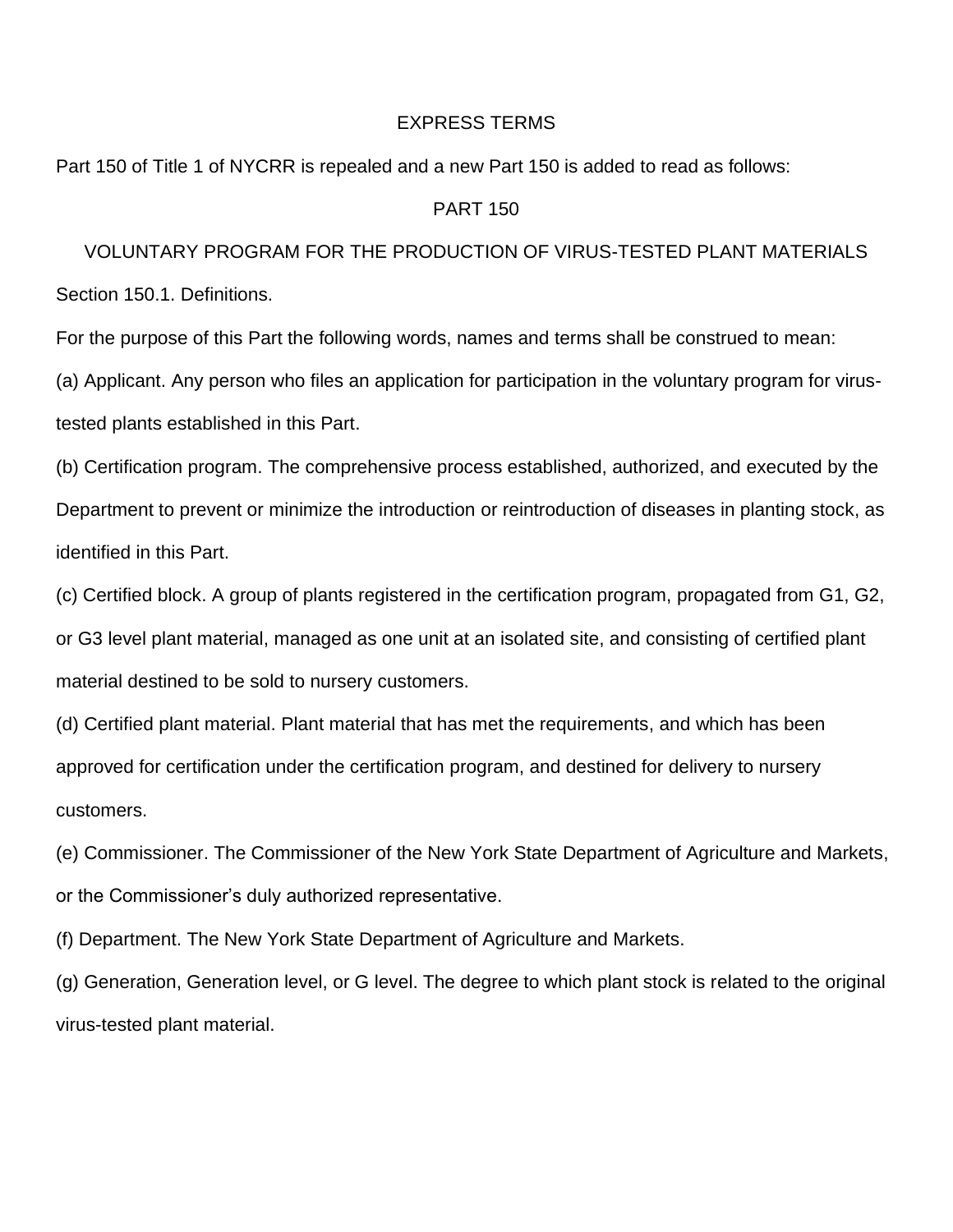(h) Generation 1 or G1. The original mother plants tested for viruses of concern, found free of viruses of concern, and grown under specific conditions to prevent infection or reinfection.

(i) Generation 2 or G2. Plant material propagated from G1 stock, and grown under specific conditions to prevent infection or reinfection.

(j) Generation 3 or G3. Plant material propagated from G1 or G2 stock, and grown under specific conditions to prevent infection or reinfection. A G3 block is used to increase the population of virustested stock plants to supply certified plant material.

(k) Index. To test for virus infection by making a graft with tissue deriving from the plant to be tested to an indicator plant, or by other means of inoculation.

(l) Inspector. An employee of the Department authorized by the Commissioner to inspect, and certify the production of virus-tested plant materials under this Part.

(m) Mother plant. Plant material used as a source for propagation material.

(n) Off-types. Plants of a variety, or rootstock genotype apparently different from the variety or rootstock genotype specified on a corresponding application for participation in the certification program.

(o) Person. An individual, organization, corporation, partnership, public authority, county, town, village, city, municipal agency or public corporation, or any other legal entity, other than the Department, or its respective authorized agents including the United States Department of Agriculture.

(p) Plant material. Any plants, trees, cuttings, grafts, scions, rootstock, rhizomes, buds, seedlings, and/or other plant parts.

(q) Registered block. A group of plants registered in the certification program, consisting of either G1, G2, or G3 level plant material managed as one unit at an isolated site.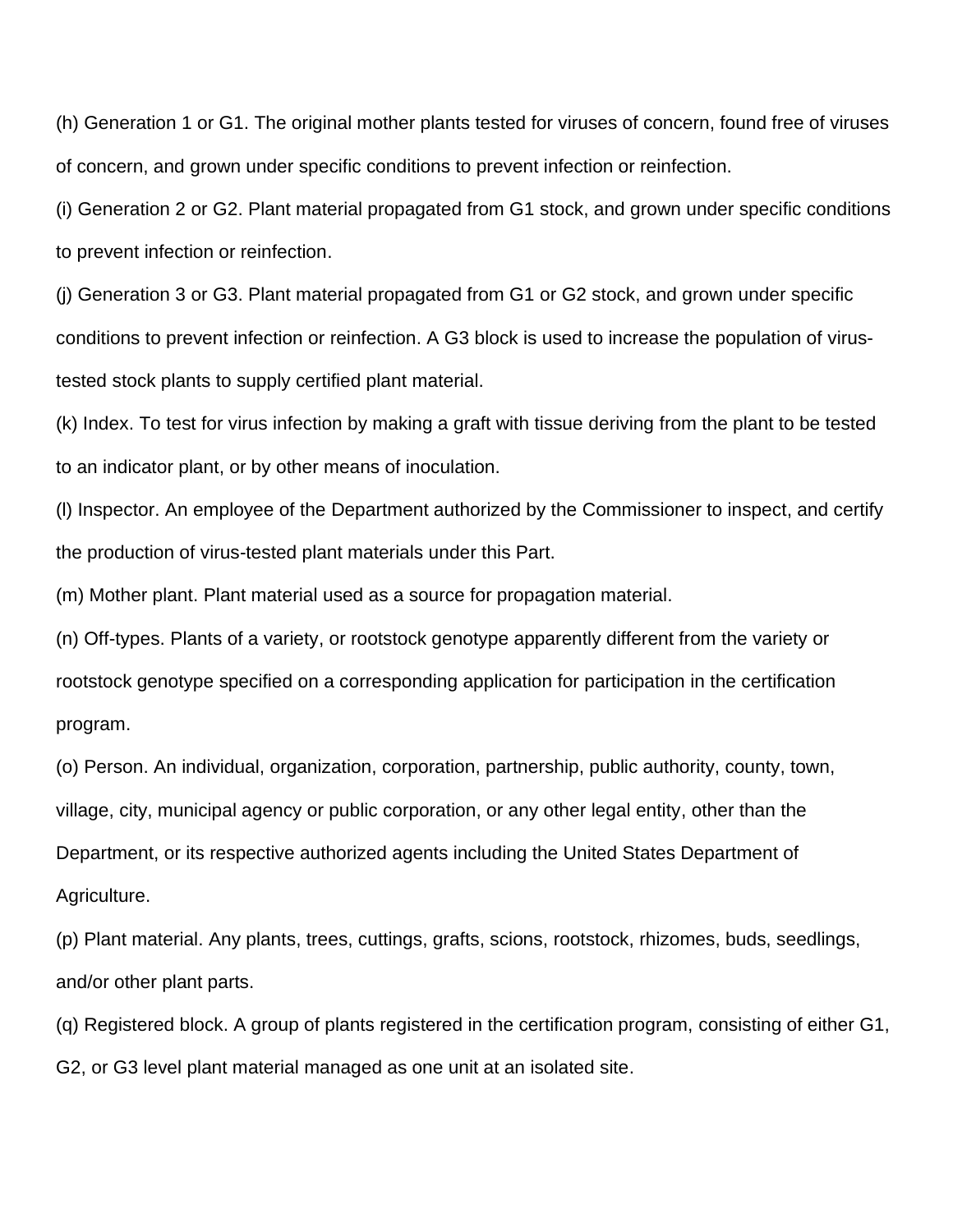(r) Test, tested or testing. Official examination, other than visual, used to determine if viruses of concern are present, or used to identify viruses. Such examination may include biological indexing, serological, molecular procedures, or other methods approved by the Department.

(s) Virus of concern. A virus or other virus-like pathogen that causes economic damage and/or loss to plants and/or fruit production in any way.

(t) Virus-infected. Infected by a virus of concern, or manifesting symptoms or behavior characteristic of a virus disease.

(u) Virus-tested. Tested and found free of viruses of concern.

Section 150.2. Voluntary program.

The New York State Department of Agriculture and Markets, pursuant to Agriculture and Markets Law sections 18, 164 and 167, establishes the following voluntary program for the production of virustested plant materials within the State of New York.

(a) A nursery may apply to participate in a certification program on a form prescribed, or authorized by the Department, which shall require, at a minimum, that the applicant provide the row number and plant location of any and all G1, G2, G3 and certified blocks. If the Commissioner grants such application, an applicant shall be deemed a registration holder; the G1, G2, and G3 blocks identified in the application shall be deemed registered; and any plant material in a certified block shall be deemed certified.

(b) Application period. New applications shall be made during the month of January of the year in which the applicant seeks to be eligible for participation. The Department may, in its sole discretion, accept applications outside the prescribed period.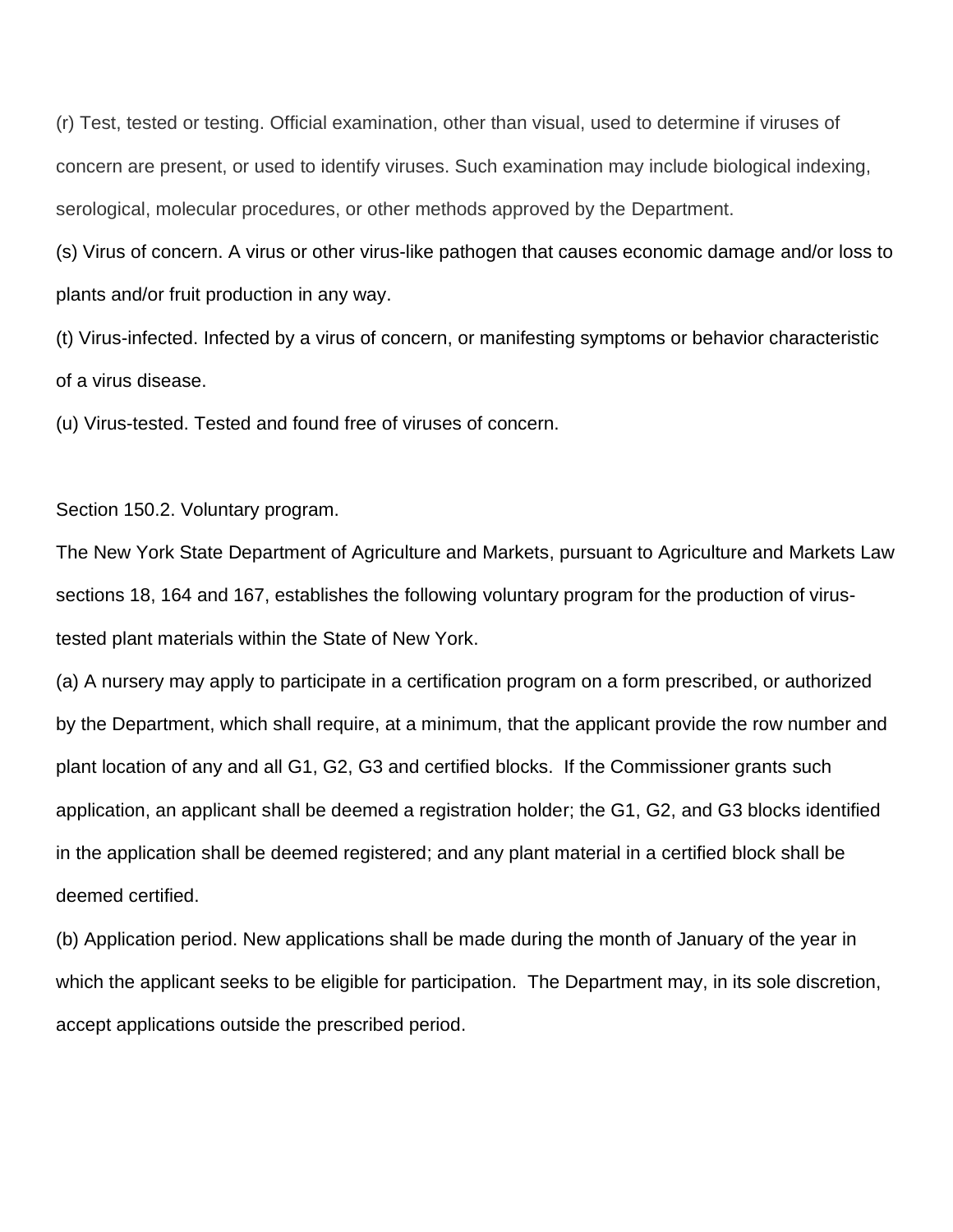(c) The Commissioner may set fees in an amount that will defray the costs of administering the certification program, in whole or in part. An applicant shall remit the required fee no later than the date set by the Commissioner, and communicated to the applicant during the application process. (d) A nursery shall remain in the certification program until such time as its registration is revoked, pursuant to subdivision (e) of this subsection, or until the registration holder voluntarily surrenders its registration in writing.

(e) A nursery's registration may be revoked, in the sole discretion of the Department, if:

(1) any requirements of this Part are not met; or

 (2) any plant in the blocks registered by an applicant is found virus-infected unless, in the opinion of the Department, the remainder of the plantings in such blocks can be adequately protected by treatment or by removal, and destruction of all plants in the infected area, or by other means approved by the Department; or

(3) the plant material is off-type; or

 (4) testing facilities, indicator plants, or assays used for virus testing are not available in sufficient quantity; or

(5) the required fees pursuant to subdivision (c) of this subsection have not been paid.

(f) The Department retains the right to discontinue this certification program, upon notice to all persons participating in this certification program, and shall not be liable for any incurred costs, damages, or other harm arising from such discontinuation.

Section 150.3. Plantings.

Responsibility of registration holder.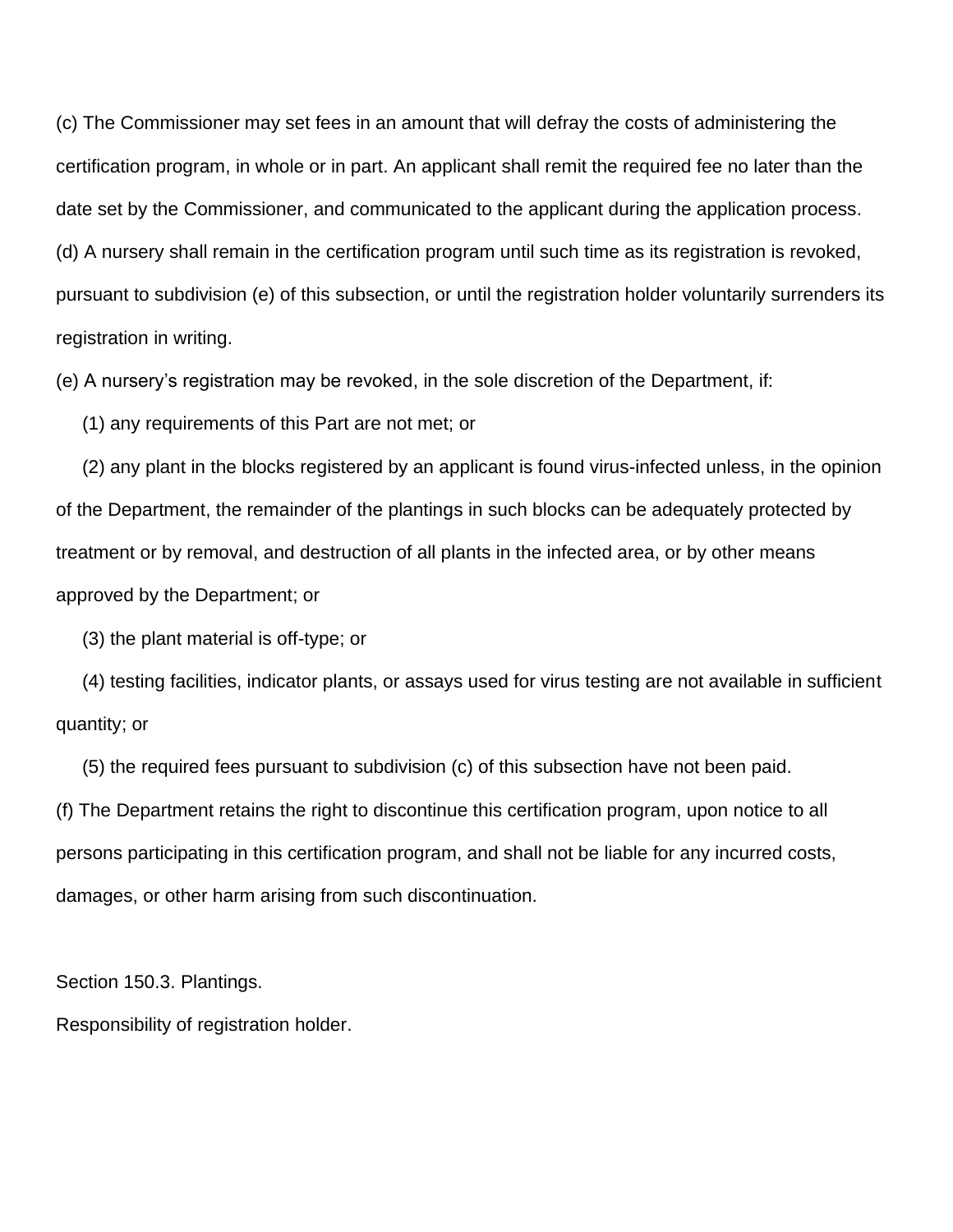(a) Location of plantings. Each planting shall be located within the State of New York, in an area where contamination by soil-borne viruses of concern is not likely to occur, and previously approved by the Department. Each planting shall be located at a required distance sufficiently isolated from blocks that are of a different generation level to prevent or minimize infection or reinfection of viruses of concern. Generation 1, Generation 2, Generation 3, and certified plant material may only be grown in a block that has been previously registered with the Department.

(b) Treatment of planting areas. The Department may require treatment with an approved nematicide pursuant to any applicable state and federal pesticide registrations in each of the following planting areas to control nematodes of concern.

 (1) Generation 1 (G1) block. The registration holder shall treat soil in a G1 block using a manner approved by the Department before planting virus-tested plant material.

 (2) Generation 2 (G2) block. The registration holder shall survey soil in a G2 block for the presence of soil-borne pests including nematodes which transmit viruses of concern and, if detected, treat in a manner approved by the Department before planting of virus-tested plant material.

 (3) Generation 3 (G3) block. The registration holder shall survey soil in a Generation 3 (G3) block for the presence of soil-borne pests including nematodes which transmit viruses of concern and, if detected, treat in a manner approved by the Department before the planting of plant material.

 (4) Certified block. The registration holder shall, if required by the Department, survey soil in a certified block for the presence of soil-borne pests including nematodes which transmit viruses of concern and, if detected, treat in a manner approved by the Department before the planting of plant material.

(c) Eligibility for plantings.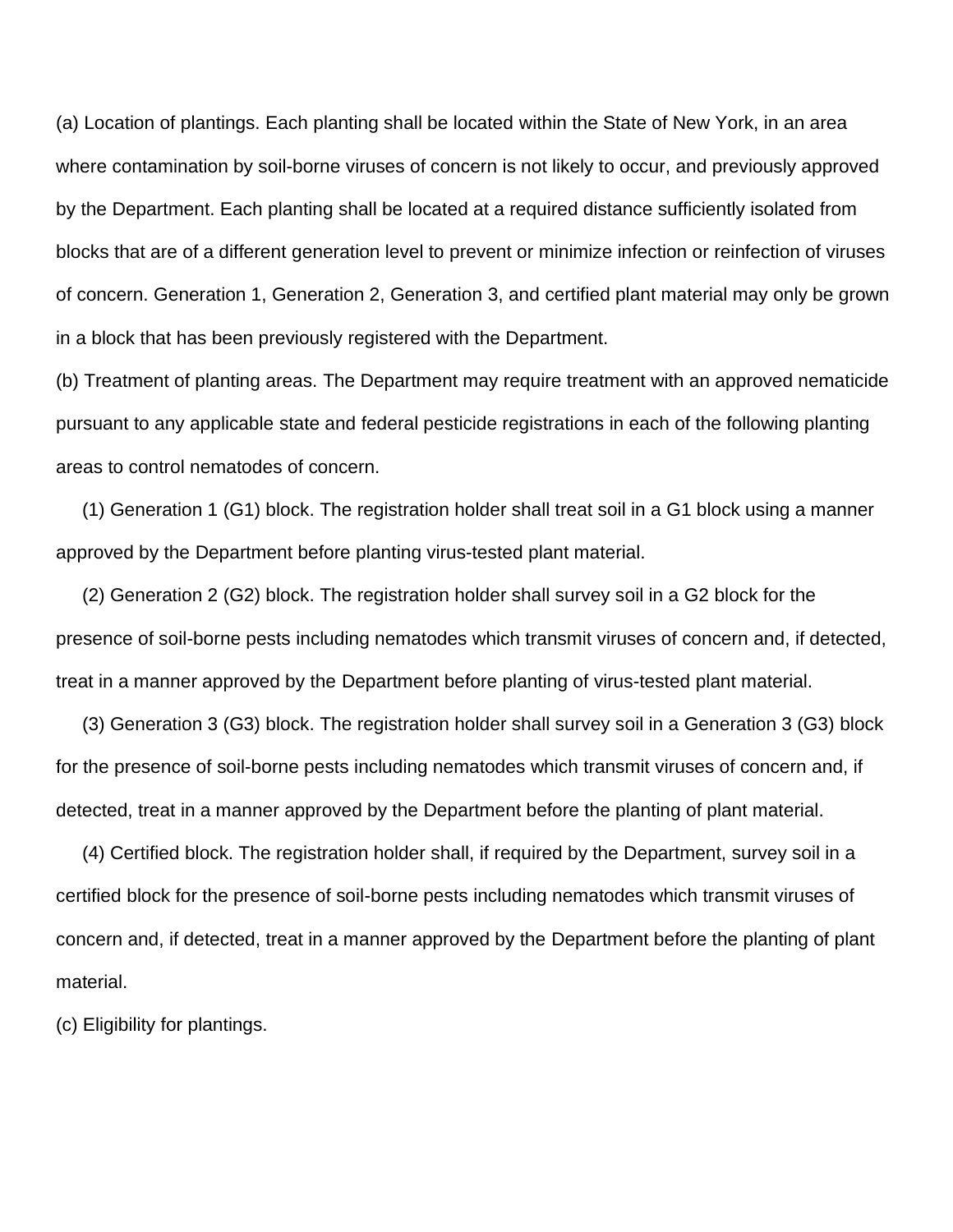(1) Generation 1 (G1) block. Planting in a Generation 1 (G1) block shall be permitted, if the registration holder provides evidence satisfactory to the Department that plant material to be planted within the block has been tested in a manner approved by the Department, and is free from viruses of concern.

 (2) Generation 2 (G2) block. Planting in a Generation 2 (G2) block shall be permitted, if the registration holder provides evidence satisfactory to the Department that plant material to be planted within the block originate from either: a Generation 1 (G1) block approved by the Department; a New York State Generation 2 (G2) block; from a Generation 2 block grown outside of New York State approved by the Department; or shall have an equivalent known history approved by the Department. The Department, in its sole discretion, may allow plants to be considered Generation 2 (G2), and planted into Generation 2 (G2) blocks based on testing for known viruses of concern.

 (3) Generation 3 (G3) block. Planting in a Generation 3 (G3) block shall be permitted if the registration holder provides evidence satisfactory to the Department that plant material to be planted within the block originate from either: a New York State Generation 2 (G2) block; from a Generation 3 block grown outside of New York State approved by the Department; or shall have an equivalent known history approved by the Department. The Department, in its sole discretion, may allow plants to be considered Generation 3 (G3), and planted into Generation 3 (G3) blocks based on testing for known viruses of concern as determined by the Department.

 (4) Certified block. Planting in a certified block shall be permitted, if the registration holder provides evidence satisfactory to the Department that source plants originate from either: a New York State Generation 2 (G2) block; a New York State Generation 3 (G3) block; a Generation 2 (G2) or Generation 3 (G3) block grown outside New York, and approved by the Department. (d) Maintenance of plantings. A registration holder shall: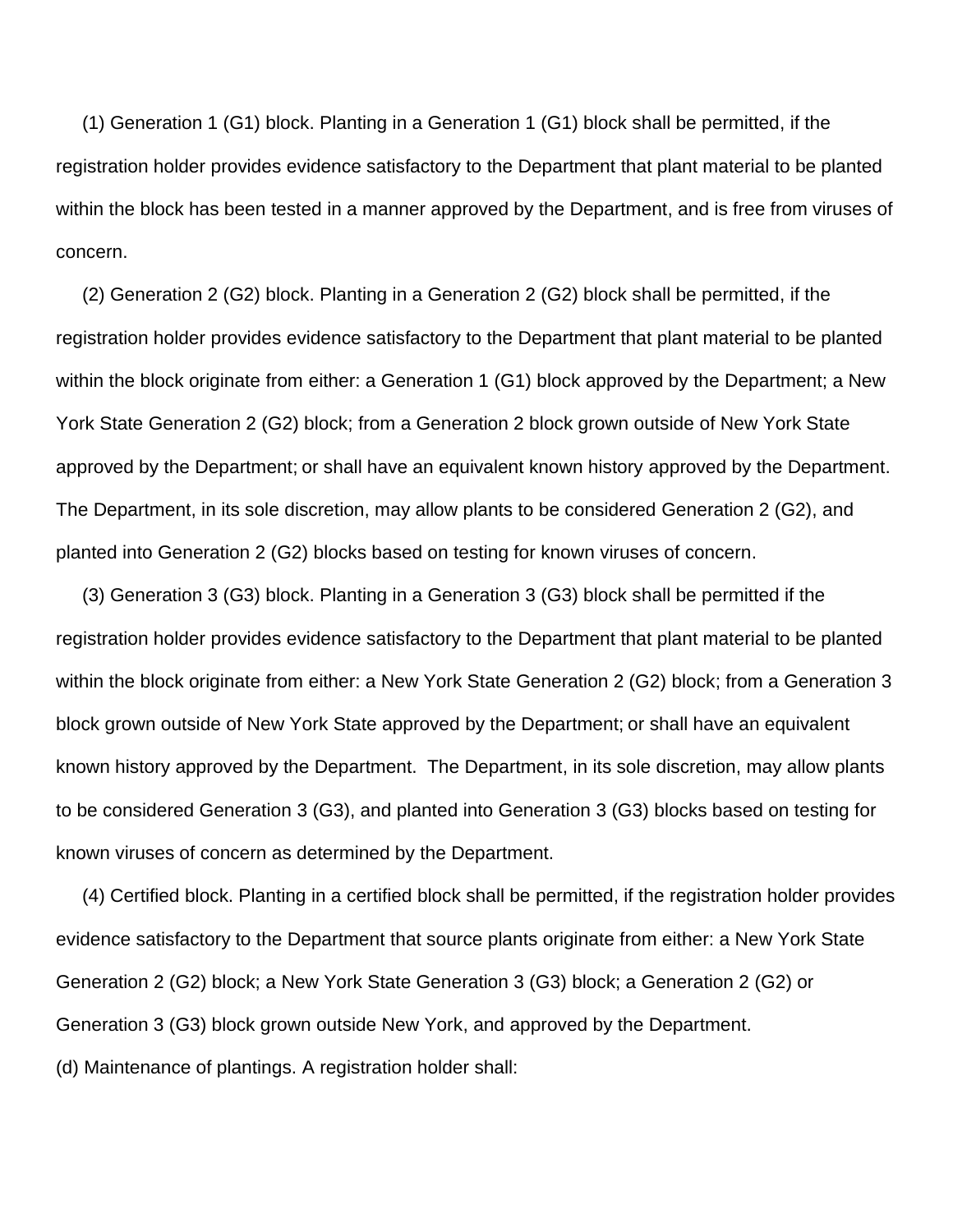(1) ensure plants are kept in a vigorous growing condition; and

(2) keep pests within accepted management levels as determined by the Department; and

 (3) take precautions when cultivating, irrigating, moving, using equipment, and/or other farming practices to guard against spread of soil-borne pests, and other hemipteran insect vectors to or within registered blocks; and

 (4) remove plants from registered blocks which have been determined to be off-type, as determined by the Department, and submitted application; and

 (5) ensure that plant materials are stored, heeled-in, and/or calloused in media, beds or storage areas in such manner as to maintain their identification, and to prevent exposure to vectors and viruses.

Section 150.4. Inspection and testing procedures.

(a) The Department shall:

 (1) Generation 1 (G1) blocks. Visually inspect each plant at least twice during each growing season, and test each plant in a manner approved by the Department at least once each year to ascertain the presence of known viruses of concern, except that each grapevine shall be inspected, and tested at least twice each growing season.

 (2) Generation 2 (G2) blocks. Visually inspect each plant at least once during each growing season, and test 25% of plants in a manner approved by the Department at least once each year to ascertain the presence of known viruses of concern, except that 25% of grapevines shall be tested each Spring, and 25% of grapevines tested each Fall. Each plant shall be tested at least once every four years.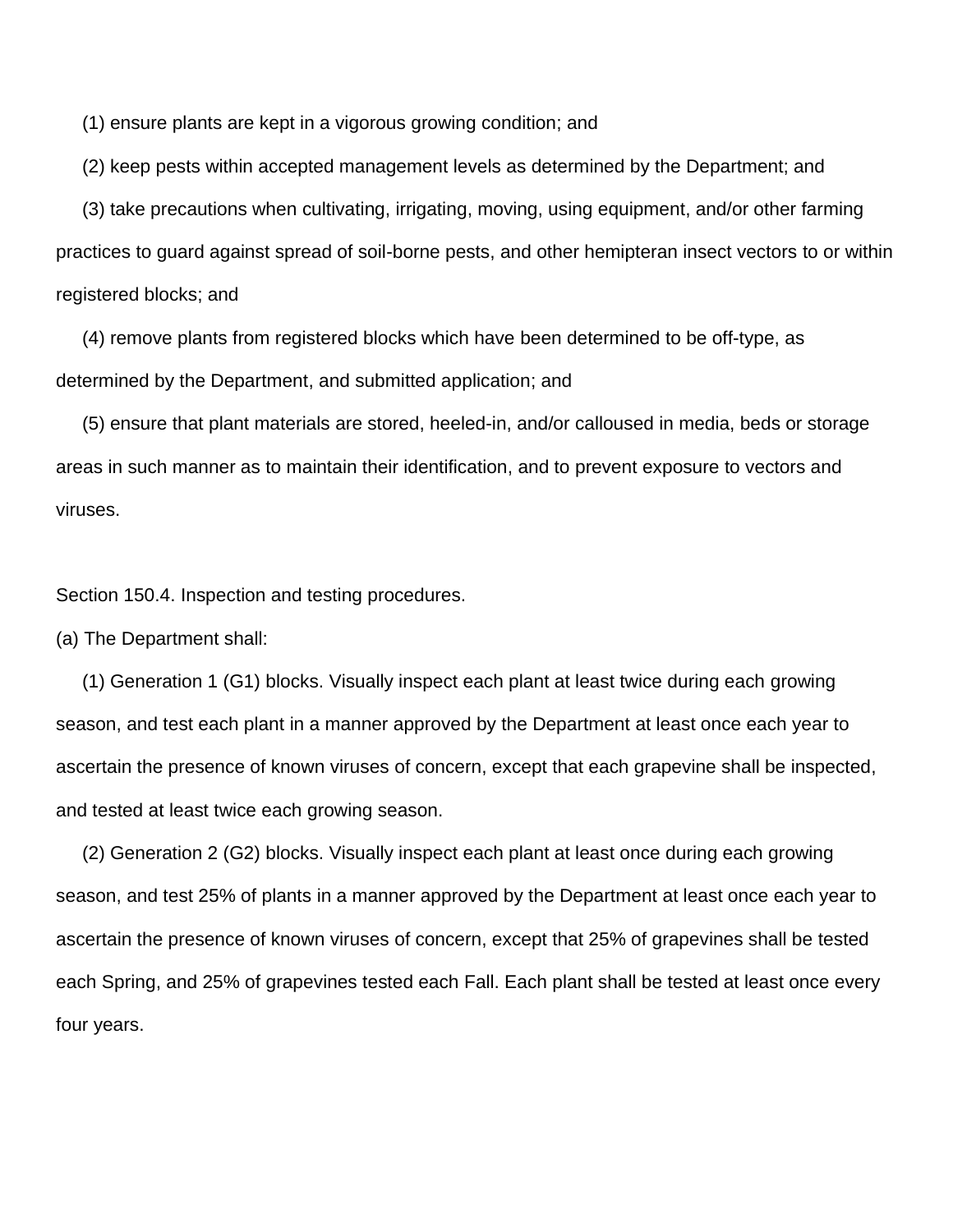(3) For Generation 3 (G3) blocks. Visually inspect each plant at least once during each growing season, and test 25% of plants in a manner approved by the Department at least once each year to ascertain the presence of known viruses of concern, except that 25% of grapevines shall be tested each Spring, and 25% of grapevines tested each Fall. Each plant shall be tested at least once every four years.

 (4) For certified blocks. Visually inspect each block, and consider whether blocks should be tested in a manner approved by the Department, and at the sole discretion of the Department. (b) Testing may be performed by the New York State Agricultural Experiment Station, or another laboratory approved by the Department. The results of the approved laboratory shall be final. (c) The Department retains the right to conduct additional inspection and testing procedures as it deems necessary to prevent or minimize the infection or reinfection of plant materials.

Section 150.5. Identification.

(a) Notice of Plantings. The registered holder shall notify the Department before the planting, replanting, grafting, budding, re-budding, or removal of plants from registered blocks before the commencement of such activities. The Department shall acknowledge this notification in writing prior to start of work. Such notice to the Department shall specify the following information based on applicable block type:

 (1) Generation 1 (G1) block. Identify each plant growing or originating in a manner approved by the Department, and indicate the variety, the rootstock (if appropriate), the year tested, and the plant identification number. The registration holder shall also identify each plant by row number, and plant location number.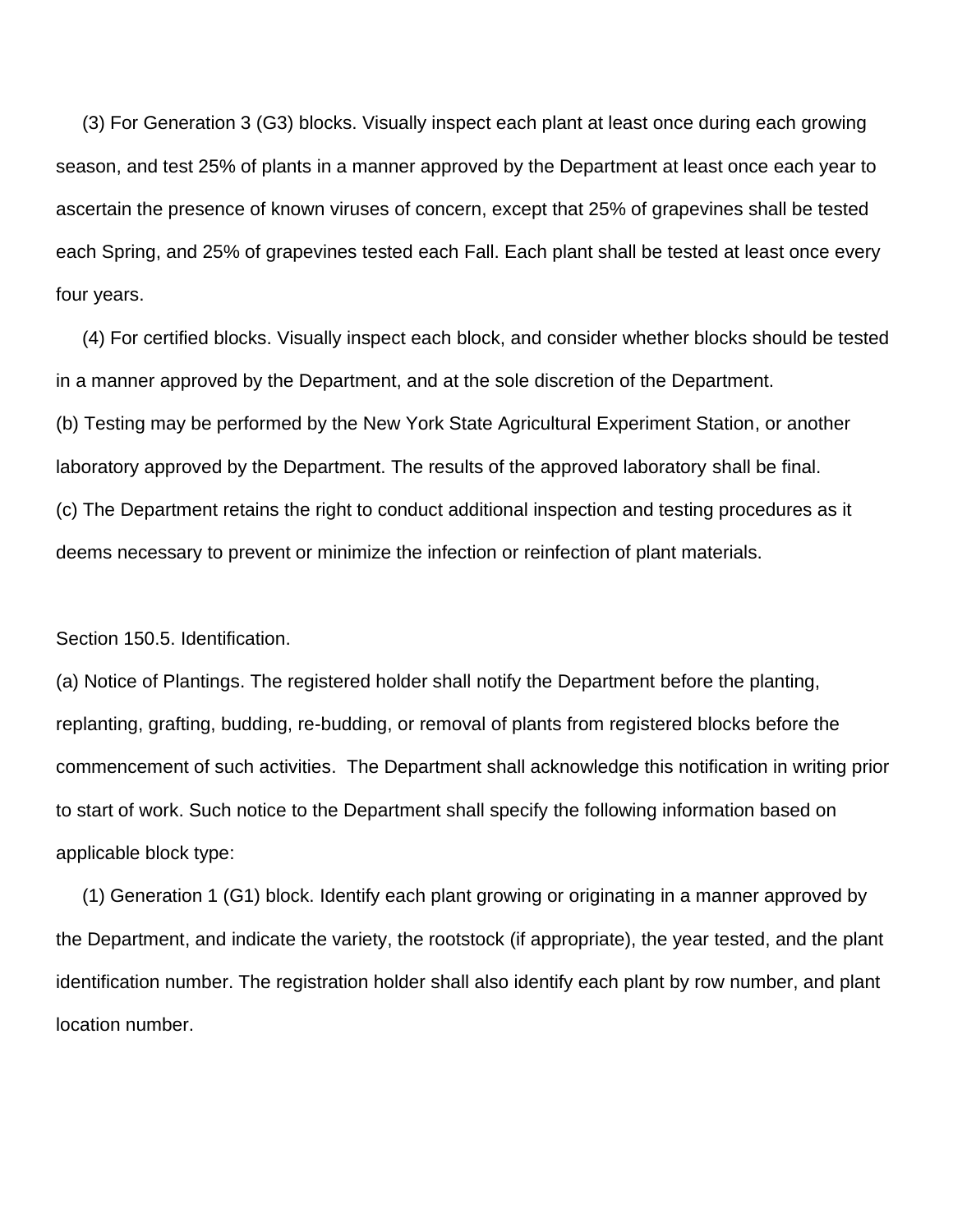(2) Generation 2 (G2) block. Identify each plant growing or originating in a manner approved by the Department, and indicate the variety, the rootstock (if appropriate), the year tested, and plant identification numbers. The registration holder shall also identify each plant by row number, and plant location number.

 (3) Generation 3 (G3) block. Identify each plant growing, or originating in a manner approved by the Department, and indicate the variety, the rootstock (if appropriate), the year tested, and plant identification numbers. The registration holder shall also identify each plant by row number, and plant location number.

 (4) Certified block. Identify each plant growing or originating in a manner approved by the Department. Plants grown in a certified block are eligible to be sold as New York State certified, virustested plants.

(b) The Department, in its sole discretion, may, after having received the notification required in subdivision (a) of this Section, conduct inspections, and grant approval or denial before plant material is planted, replanted, grafted, budded, re-budded, or removed from a registered block. A registration holder shall not plant, replant, graft, bud, rebud, or remove plants from a registered block unless he or she has been informed that the Department has either determined no inspection is necessary, and therefore no further approval is required; or unless the Department has conducted any inspections it deems necessary, and has informed the registration holder of its approval.

(c) Authority to label as certified. No person may represent plant material in advertisement, marketing, tags, or any other means as being New York State certified virus-tested plants, unless such person holds a registration issued pursuant to this Part.

Section 150.6. Compliance with other regulations.